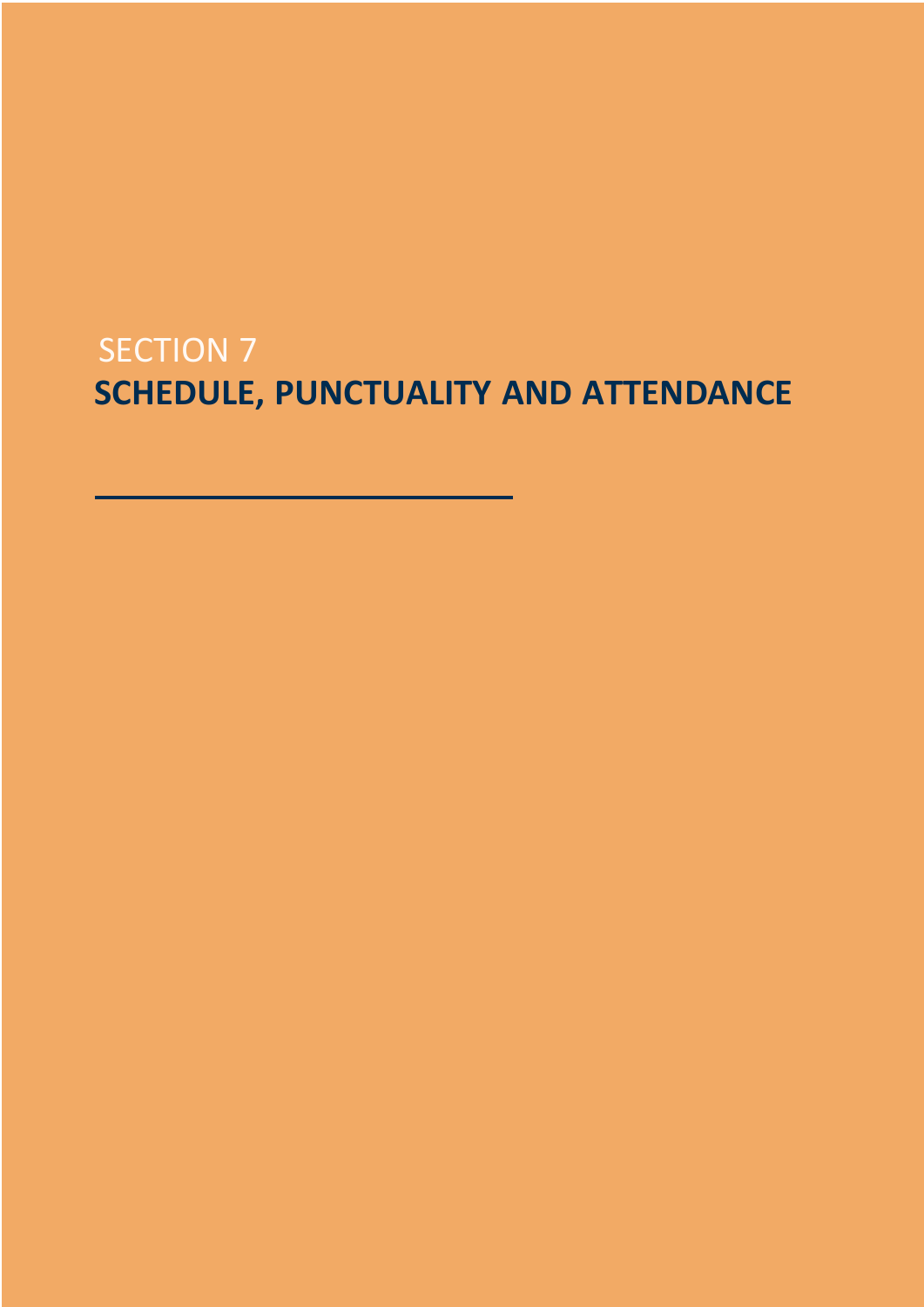# SCHEDULE, PUNCTUALITY **AND ATTENDANCE**

# **7.1 The School Day**

| <b>Start</b> | <b>End</b> | Period         | <b>PYP</b>   | MYP/DP       |
|--------------|------------|----------------|--------------|--------------|
| 07:20        | 07:35      |                | Arrival      | Arrival      |
| 07:40        |            |                | Registration | Registration |
| 07:45        | 08:25      | $\mathbf{1}$   |              |              |
| 08:25        | 09:05      | $\overline{2}$ |              |              |
| 09:05        | 09:45      | 3              |              | <b>Break</b> |
| 09:45        | 10:25      | 4              |              |              |
| 10:25        | 11:05      | 5              |              |              |
| 11:05        | 11:45      | 6              |              |              |
| 11:45        | 12:25      | $\overline{7}$ |              |              |
| 12.25        | 13.05      | 8              |              | <b>Break</b> |
| 13:05        | 13.45      | 9              |              |              |
| 13.45        | 14:25      | 10             |              |              |

On Tuesdays, all students leave at 12.05

### **7.2 Morning Arrival Arrangements**

Supervision is provided in outside areas from 7.20 am. Please avoid dropping off your son or daughter before this time. Students are al- lowed in the school building from 7.20 am.

Primary school students should make their way to the playground/gym until 7.30 am. Primary School students should not enter classroomsbefore 7.25 am (including the Early Years section). Students and parents should use the entrance to the left of the main entrance by the gym.

Secondary students can enter the building at 7.25 am. During the hot season between 7.20 am and 7.35 am Primary students may wait in the gym.

EC1/2 and KG students can wait in the EC area until 7.25 when they enter the class. However, all EC1/2 and KG students must be attended to by an adult caretaker and brought to the class door where they will be received by the teacher.

The main reception area should not be used as a general entrance and is only used for visitors to the administration or for those who require pushchair or disabled access. All entry of students and staff should be via the side corridor by the Gym.

## **7.3 Registration and Late Students**

7.3.1 Registration and late students (Primary)

All students need to be registered and in class before 7.45 am or they will be registered as late and this will be reflected on their report cards. Students from KG to Grade 5 who arrive after 7.45 am need to register with administration staff in the atrium and collect a late slip that must be presented to the homeroom teacher in the class. Late arrival is very disruptive to learning and should be avoided.

# 7.3.2 Registration and late students (Secondary)

Registration takes place in homerooms at 7.40 am daily. Students arriving after 7.40 am but before 7.45 am will be marked as late by their homeroom teacher. Students arriving after 7.45 am should report to the Admin Office where they must sign the late book and then make their way immediately to their first lesson. Students who have not signed the late book will be re- quested to return to the Admin Office. Persistent lateness will be recorded on the student's school report.

# 7.4 End of Day Pick Up Arrangements

Primary students should be collected from the classroom. The school day ends at 2.25 pm except on Tuesday, which ends at 12:05 pm for all students. The homeroom teacher will indicate to parents when the students are ready to leave and the children will join the adult or older sibling, collecting them in the corridor. Adults collecting students should not enter the classroom or try to attract the attention of the teacher or student as this can be very disruptive for the learning of others. Students who travel on the bus will be supervised until 2.20 pm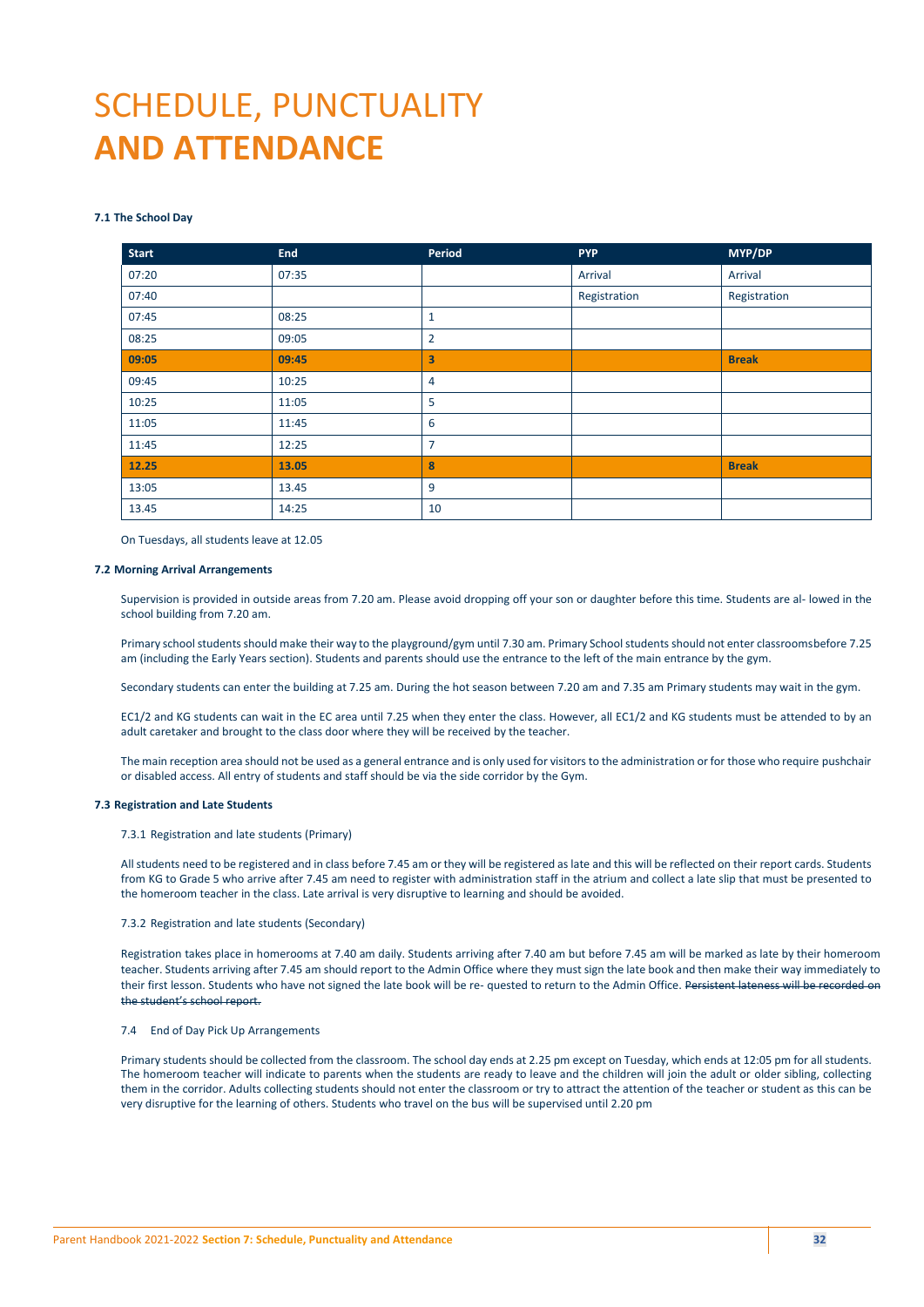when they will be escorted to the buses. Students who are collected by siblings from the Secondary school can remain in class untilthey are collected. At 2:30 pm, those students who have not been collected will be taken to a late area where they are expected to wait quietly until they are collected. Parents of students that are repeatedly picked up late will be notified and parents will be contacted to address the tardiness.

Secondary students should be collected from the front of the school. The school day ends at 2.25 pm (Tuesday 12.05 pm). Please ensure that your son or daughter is collected from school promptly at this time.

If for any reason parents are late, they should phone reception so a message can be delivered to the student. If for any reason stu- dents need to be notified of changes in arrangements for collection, this should be done as early as possible. While every effort is made to relay the message, this is not always possible.

#### **7.5 Collection of Secondary Students Early from School**

Students who need to be collected from school early must complete a 'Leave Early' form. Blank forms can be collected from recep-tion and should be signed by the appropriate Leader of Student Development (LoSD). In the event that the LoSD cannot be located,the signature of the Head of Secondary. Please note that to release students, the school must have written notification from par- ents or a guardian. Students cannot be released to a driver or nanny without written confirmation from the parents. Parents are requested to avoid making dental or medical appointments within school hours.

Students in the Primary school will need to follow the same procedure as above. The signature and approval of a PLT member is required for a student to either leave early or with a different care-taker to the one who usually picks up the student.

#### **7.6 Attendance**

Students are required to attend the full school year. It is an expectation that all students achieve a 90% attendance figure for each academic year.

The school should be notified in the case of an occasional illness and an email sent to the relevant Parent and student Liaison on: Front Office ISL Qatar Frontoffice@islgatar.org If a student is going to be absent from school for an extended time due to illness, the Admin assistants and relevant homeroom teachers should be informed.

Applications for authorised absence must be submitted to the Head of Primary/Secondary by e-mail who will consider each appli- cation on a case-by-case basis. Medical absences exceeding 3 consecutive days will require a medical certificate. This should be submitted to the school nurse.

The school records attendance daily. In the secondary school attendance is also recorded on a lesson- by-lesson basis.

Often, the dates of term opening and closing are liable to be changed at short notice under instructions from the Ministry of Education. We welcome the understanding of parents at such times and apologise for the inconvenience which results from this action.

Parents should plan family vacations to coincide with the official ISL Qatar school vacations as printed in the school calendar at thebeginning of the school year and as may be subsequently amended. Parents are reminded that the dates of school opening and closing may be changed by the Ministry of Education.

Frequent or prolonged absence will be viewed as a serious matter as will regular lateness. Parents will be required to account for any such occurrences. Continued absence or lateness will impact negatively on learning outcomes and may, therefore, affect a stu-dent's progression to the next grade level. Frequent absence will be documented on end-of-year reports and, where appropriate, school transcripts.

#### **7.7 Students remaining at school after 2.25 pm**

Students are not allowed to remain in school after school hours unless participating in a school organised activity or under the direct supervision of a member ofstaff. Students waiting to be collected should sit in the atrium. Students are expected to leave thepremises by 3.30 pm at the latest.

#### **7.8 Illness**

The school should be notified in the case of an occasional illness and an email sent to the relevant Admin assistant. If a student is going to be absent from school for an extended time due to illness, the Admin assistants and relevant homeroom teachers should be informed.

#### **7.9 Communication with Teachers at the Beginning or End of Day**

The beginning and end of the day is a very busy time for staff and it is not possible to engage in lengthy discussion at this time regarding a student or other matters. Should parents wish to discuss any matter with a teacher, a mutually convenient time should bearranged either through the school administration or directly via email.

#### **7.10 Visitors during the School Day**

Should parents need to visit the school during the day, they are asked to report to security at the front gate and reception.